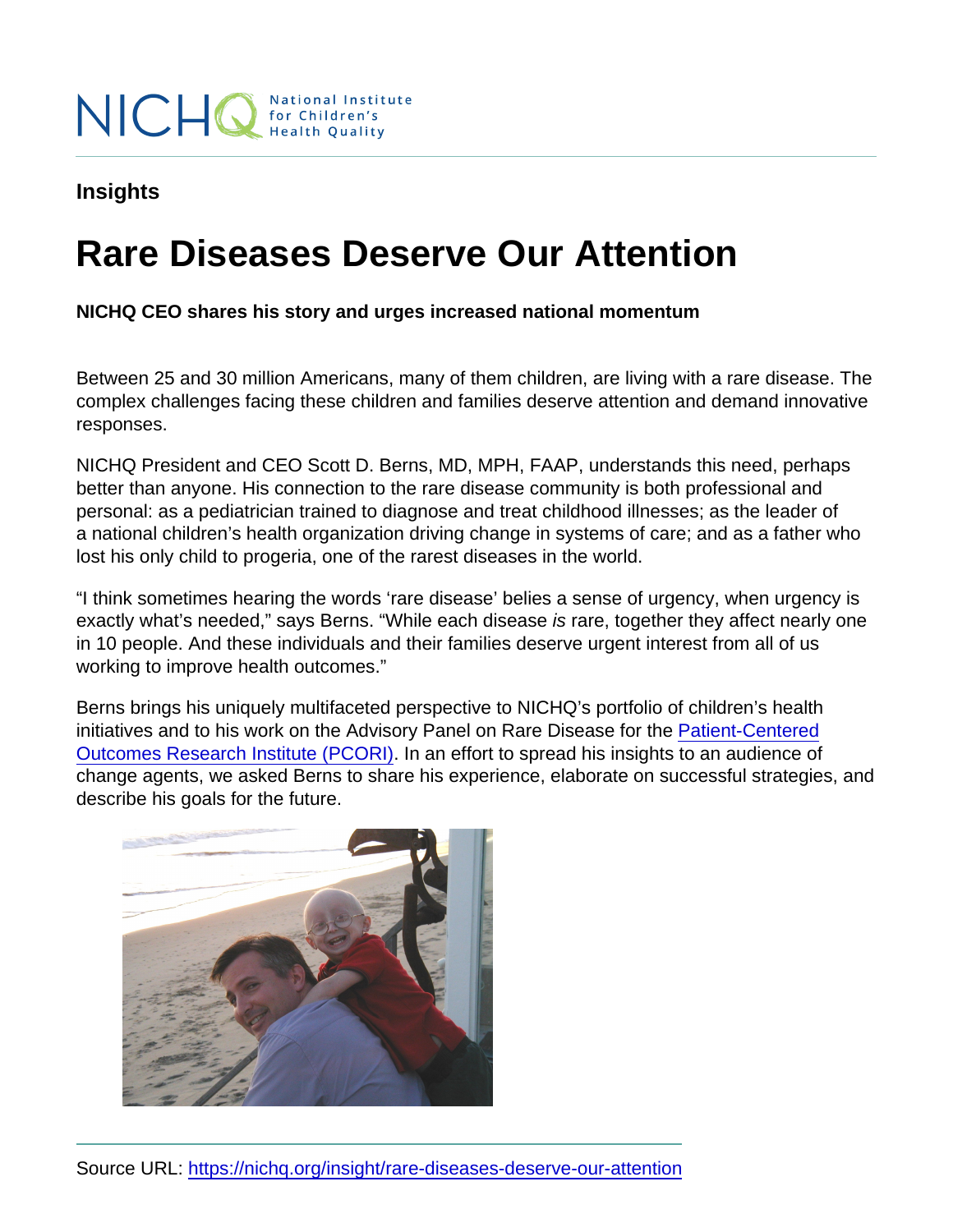NICHQ CEO Scott Berns' son, Sam, was diagnosed with progeria, a rare genetic condition that causes rapid aging. Here, Scott and Sam enjoy a vacation in Malibu.

## **NICHQ: Your family's story illustrates the impact rare diseases have on millions of Americans. What is the main thing you want health improvement stakeholders to take away from your experience?**

## Berns: In short: Listen to families and engage them as advocates.

Sam, our first and only child, was born with progeria, a rare genetic condition that causes rapid aging. His story, my family's story, means that I understand the challenges and needs a family has when going through this. Even though I am a pediatrician and I had treated children with rare diseases, I didn't fully understand what families went through. You cannot completely understand this experience unless you live through it, and that's why we need to listen to families.

My wife and I were parents who also happened to be physicians—and even though we felt that something was wrong, people didn't quite hear us. They told us that we just knew too much and were being overly anxious. Sam lost his hair and stopped growing, and we were getting misdiagnoses like acid reflux. It was incredibly frustrating and upsetting.

When we finally did get a diagnosis, we learned Sam had a condition that affects one in four million births worldwide. That's just one birth a year in the U.S. Then, faced with what we were going to do, we lived the frustration of seeking answers and treatment options. We learned how to be an advocate for Sam and an advocate for children with progeria around the world. And, again and again, we saw how important it is to listen to families—always, but especially regarding rare diseases.

Whatever a person's perspective—clinician, researcher, public health professional, policy maker—we need to recognize that improvement is not possible without involving families. Their voices and knowledge are irreplaceable for understanding the effects of a disease. I've seen this in my personal life and in my work with NICHQ, and I feel fortunate to be part of an organization that puts family partnership at the heart of our improvement efforts.

### **What are the biggest successes you've seen regarding rare diseases?**

### In short: the smallest things matter as much as the biggest.

I think we should think about successes on both a broad scale, think policy achievements and research breakthroughs, and on an individual level where we look at what we've accomplished for each family. By looking at both, we can spread and scale successes from all angles and have a greater impact.

**On a broad scale**, passing the orphan drug act (ODA) was a victory for rare diseases, and continuing to support that legislation is vital for the health of children and families. The ODA incentivizes pharmaceutical companies to develop drugs for rare diseases—drugs that, from a cost-perspective, might otherwise not have been worth investing in. Because of the ODA, the U.S. Food and Drug Administration has approved hundreds of drugs, and there are hundreds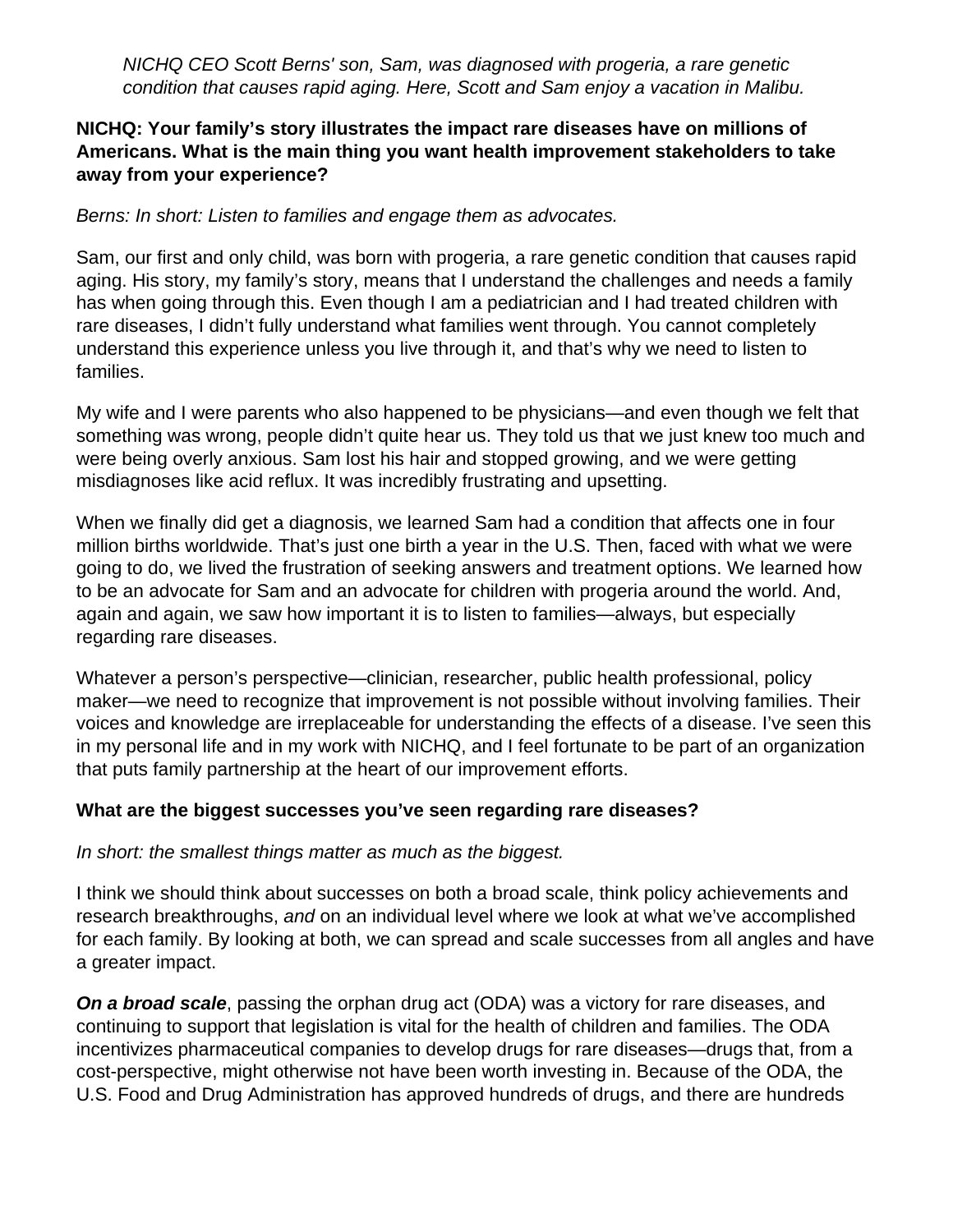more in the pipeline. Given that over 90 percent of rare diseases still don't have a treatment, anything that helps convince pharmaceutical companies to prioritize families in need is worth doing.

Another significant success has been the impact of rare disease research on common health conditions. For example, Goldstein and Brown's research on familial hypercholesterolemia evolved into the statin treatment, which helps people across the country who suffer from high cholesterol. My wife and I founded the [Progeria Research Foundation,](https://www.progeriaresearch.org/) and its work on progeria and heart disease, the number one killer of all Americans, has similar potential. [Rare disease](https://www.pcori.org/blog/spotlighting-rare-disease-research) [research doesn't live in a vacuum](https://www.pcori.org/blog/spotlighting-rare-disease-research) and acknowledging that can help motivate stakeholders, foster collaboration and accelerate improvements.

Scott and his wife, Leslie Gordon, with Sam.

- Photo courtesy of Sean Fine

These successes have enormous potential for rare disease treatment and cures, but continued improvement takes time. That's why it's also important to think about how to support successes for individual families . At NICHQ, our mission is to help every child achieve his or her optimal health. The word "optimal" is key because it acknowledges that "optimal health" is going to mean something different for every child, and that's especially true for children born with rare diseases. I think about this a lot when I think about Sam. When he was in high school, he wanted to be in the marching band, but he was told his health made that impossible. He didn't accept that answer though, and neither did we. Instead, we designed a drum that he could carry safely, and he marched with the band. This instance, this success, reaffirms the importance of helping parents be the best advocates they can be for their children. We were able to provide Sam with what he needed to pursue his optimal health—to engage in an activity that supported his health and happiness.

As health professionals seeking improvement, we should remember that improving outcomes means helping all parents support their child's optimal health. It's incumbent upon us to provide families with safe spaces where their voices are heard, and then offer the support and encouragement they need to be the best advocate they can be for their child.

What more can organizations and stakeholders do to support children born with rare diseases?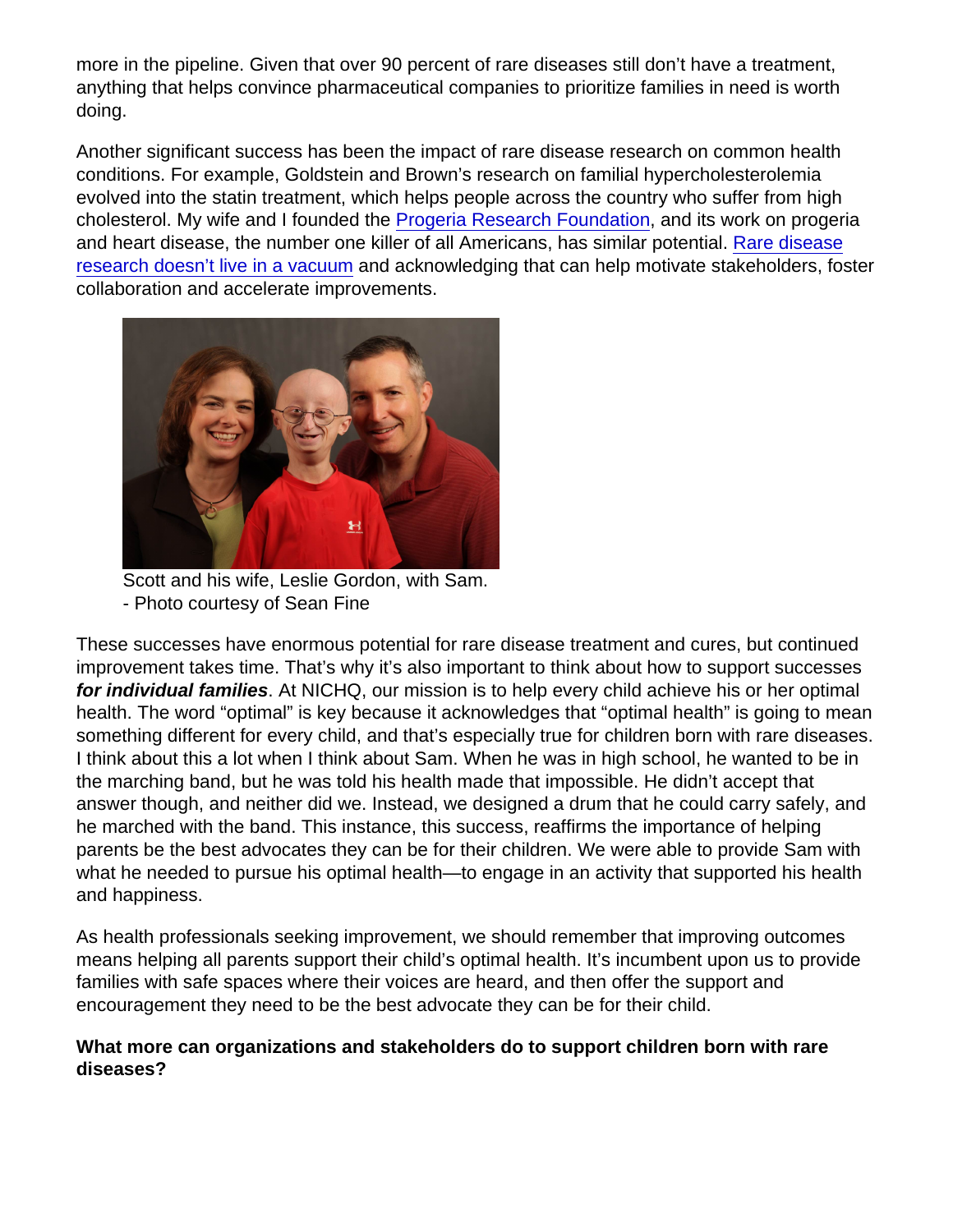In short: focus on diagnosis, treatment and access.

Each rare disease is incredibly complex and has a multitude of unique challenges. But, as a nation, we can prioritize three buckets for improvement: diagnosis, treatment and access.

Many genetic conditions go undiagnosed or misdiagnosed, and this is frustrating for families and harmful for their children's health. For those genetic conditions that are diagnosable, newborn screening has been an incredibly successful public health program because it helps identify babies born with rare diseases and get them into treatment early, ultimately changing and saving countless lives. As an organization, NICHQ has a history working to improve the [effectiveness of](https://www.nichq.org/news-item/explore-hrsas-new-newborn-screening-information-center) [newborn screening](https://www.nichq.org/news-item/explore-hrsas-new-newborn-screening-information-center) because we know diagnosis, when available, is the first step to helping children with rare diseases reach their optimal health.

Once a child is diagnosed, the question then becomes what can be done and what medicine or treatments exist. This is where research organizations like the [National Institutes of Health \(NIH\)](https://www.nih.gov/) and [National Organization for Rare Disorders \(NORD\)](https://rarediseases.org/) play a big role, as well as research by major pharmaceutical companies: together they uncover breakthrough drug therapies that change the rare disease landscape. Yet, access to known treatments often relies on access to knowledgeable providers. Consider sickle cell disease (SCD) and hydroxyurea, a drug that can effectively reduce the excruciating pain episodes SCD patients endure. Because many providers have inadequate knowledge about the drug, far too many children and young adults never receive the treatment they need. This paucity of knowledgeable providers has an even bigger impact on children and families living in rural areas who may have to travel hundreds of miles to receive care.

Telementoring programs like Project ECHO®, where virtual learning helps specialists train community providers, have so much potential for transforming rare disease care and addressing issues of access. We see this in the federal Sickle Cell Disease Treatment Demonstration Regional Collaborative Program [\(SCDTDRCP](https://www.nichq.org/project/sickle-cell-disease-treatment-demonstration-regional-collaborative-program-national)). We're partnering with five regional teams [who](https://www.nichq.org/insight/innovation-provider-training-increases-access-care-sickle-cell-disease-patients) [are leveraging Project ECHO](https://www.nichq.org/insight/innovation-provider-training-increases-access-care-sickle-cell-disease-patients) to increase knowledgeable providers and spread expert SCD care to individuals across the country.

What is your biggest hope for rare disease improvement in the future?

In short: Unite!

We've made a lot of progress: we've passed effective policies; organizations like NIH, NORD and PCORI are spearheading research and delivering support to families; improvement initiatives both big and small are optimizing outcomes; and advocacy organizations are raising awareness across the country. Each of these efforts has significant impact alone, but we could multiply that impact if we found a way to work more effectively together.

Doing this will require a roadmap of sorts—a national strategy that brings together the moving pieces and players that define the rare disease landscape. By delineating the role of each stakeholder and showing the connections between each, we can remove silos and inspire national improvement. As an improvement organization and national change agent, we're invested in uncovering how we can best support this national momentum.